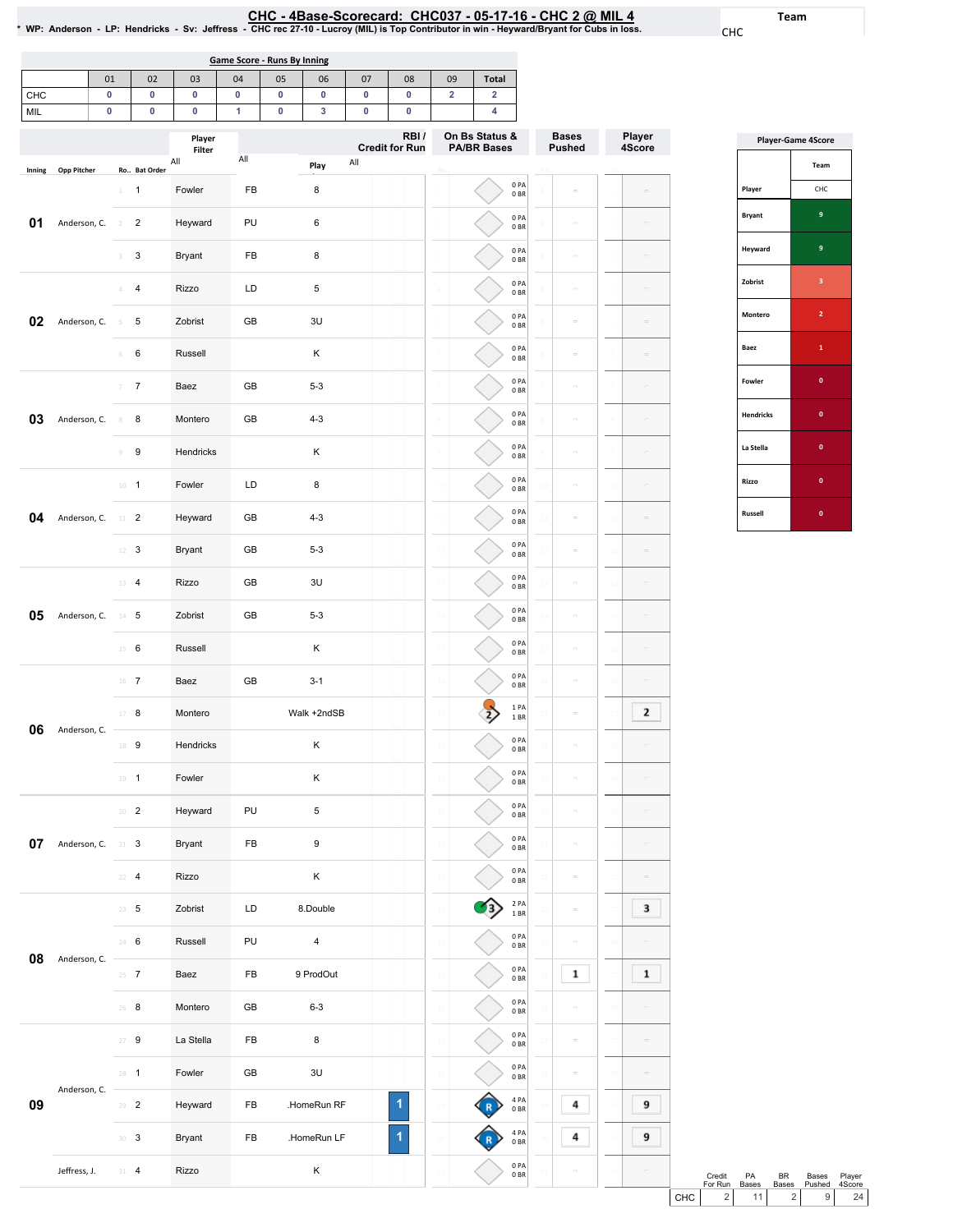<u>MIL - 4Base-Scorecard: CHC037 - 05-17-16 - CHC 2 @ MIL 4</u><br>• WP: Anderson - LP: Hendricks - Sv: Jeffress - CHC rec 27-10 - Lucroy (MIL) is Top Contributor in win - Heyward/Bryant for Cubs in loss.

 $\overline{\phantom{0}}$ 

| CHC<br>MIL | $\pmb{0}$<br>$\pmb{0}$ | $\pmb{0}$<br>$\pmb{0}$  | $\pmb{0}$<br>$\pmb{0}$ | $\pmb{0}$<br>$\mathbf{1}$ | $\pmb{0}$<br>$\pmb{0}$ | 0<br>$\overline{\mathbf{3}}$ | $\pmb{0}$<br>$\pmb{0}$ | $\pmb{0}$<br>$\pmb{0}$   | $\mathbf 2$ | $\mathbf 2$<br>$\overline{\mathbf{4}}$ |               |                          |
|------------|------------------------|-------------------------|------------------------|---------------------------|------------------------|------------------------------|------------------------|--------------------------|-------------|----------------------------------------|---------------|--------------------------|
|            |                        |                         |                        |                           |                        |                              |                        | RBI/                     |             | On Bs Status &                         | <b>Bases</b>  | Player<br>4Score         |
|            |                        |                         |                        |                           |                        |                              |                        | <b>Credit for Run</b>    |             | <b>PA/BR Bases</b>                     | <b>Pushed</b> |                          |
|            |                        | $\mathbf{1}$            | Villar                 |                           |                        | $\sf K$                      |                        | $\vert$ 0                |             |                                        |               | Е                        |
| 01         |                        | $\overline{2}$          | Gennett                | GB                        |                        | $5 - 3$                      |                        | 0                        |             |                                        |               |                          |
|            |                        | 3                       | Braun                  | GB                        |                        | $6 - 3$                      |                        | 0                        |             |                                        |               |                          |
|            |                        | 4                       | Lucroy                 |                           |                        | Walk +FO'd-5-4               |                        | 0                        |             |                                        |               |                          |
|            |                        | 5                       | Carter                 | GB                        |                        | 5-4-FO                       |                        | 0                        |             |                                        | -1            | o,                       |
| 02         |                        | 6                       | Santana                |                           |                        | Κ                            |                        | 0                        |             |                                        |               |                          |
|            |                        | $\overline{7}$          | Nieuwenhuis            | GB                        |                        | $4 - 3$                      |                        | 0                        |             |                                        |               | ×                        |
|            |                        | 8                       | Hill                   | GB                        |                        | 6.Single +FO'd-3-6           |                        | 0                        |             |                                        |               |                          |
|            |                        | 9                       | Anderson               | GB                        |                        | $3-6-FO$                     |                        | $\vert$ o $\vert$        |             |                                        | -1            | ×                        |
| 03         |                        | $\mathbf{1}$            | Villar                 | GB                        |                        | 4-6-FO +FO'd-4-6<br>$+2ndSB$ |                        |                          |             | $\overrightarrow{2}$                   | -1            |                          |
|            |                        | $\overline{2}$          | Gennett                |                           |                        | Κ                            |                        |                          |             |                                        |               | $\overline{\phantom{a}}$ |
|            |                        | 3                       | Braun                  | GB                        |                        | $6 - 3$                      |                        |                          |             |                                        |               | ×                        |
|            |                        | 4                       | Lucroy                 | FB                        |                        | .HomeRun LF                  |                        |                          |             |                                        |               |                          |
| 04         | 5                      | Carter                  |                        |                           | $\sf K$                |                              |                        |                          |             |                                        | ×             |                          |
|            |                        | 6                       | Santana                |                           |                        | Κ                            |                        |                          |             |                                        |               | ×                        |
|            |                        | $\overline{7}$          | Nieuwenhuis            |                           |                        | Κ                            |                        |                          |             |                                        |               |                          |
| 05         |                        | 8                       | Hill                   | PU                        |                        | $\overline{\mathbf{4}}$      |                        |                          |             |                                        |               |                          |
|            |                        | 9                       | Anderson               | GB                        |                        | $4 - 3$                      |                        |                          |             |                                        |               |                          |
|            |                        | $\mathbf{1}$            | Villar                 |                           |                        | Walk                         |                        |                          |             | $\left( R \right)$                     | ٠             |                          |
|            |                        | $\overline{2}$          | Gennett                | LD                        |                        | 8.Single                     |                        |                          |             | $\overline{\mathbf{R}}$                |               |                          |
|            |                        | $\mathbf{3}$            | Braun                  | GB                        |                        | 9.Single                     |                        |                          |             | $\overline{\mathbf{R}}$                |               |                          |
| 06         |                        | 4                       | Lucroy                 | PU                        |                        | $\overline{2}$               |                        |                          |             |                                        |               |                          |
|            |                        | $\overline{5}$          | Carter                 | $\mathsf{L}\mathsf{D}$    |                        | 9.Double                     |                        | $\overline{\mathbf{2}}$  |             | 5                                      |               |                          |
|            |                        | 6                       | Santana                |                           |                        | $\mathsf K$                  |                        | 0                        |             |                                        | Ξ             |                          |
|            |                        | $\overline{7}$          | Nieuwenhuis            | GB                        |                        | $4 - 3$                      |                        | $\overline{\mathbf{0}}$  |             |                                        |               |                          |
|            |                        | 8                       | Hill                   | ${\sf FB}$                |                        | $\boldsymbol{9}$             |                        | 0                        |             |                                        | ٩             |                          |
| $07\,$     |                        | 9                       | Anderson               | GB                        |                        | $1 - 6 - 3$                  |                        | $\vert$ 0                |             |                                        |               |                          |
|            |                        | $\mathbf{1}$            | Villar                 | GB                        |                        | $4 - 3$                      |                        | $\vert \mathbf{0} \vert$ |             | €                                      |               |                          |
|            |                        | $\overline{c}$          | Gennett                | ${\sf FB}$                |                        | $\overline{7}$               |                        | $\overline{\mathbf{0}}$  |             | ◆                                      |               |                          |
| 08         |                        | $\mathbf{3}$            | Braun                  |                           |                        | $\sf K$                      |                        | 0                        |             |                                        |               |                          |
|            |                        | $\overline{\mathbf{4}}$ | Lucroy                 |                           |                        | $\mathsf K$                  |                        | $\bullet$                |             | ◆                                      |               |                          |



Credit PA BR Bases Player<br>ForRun Bases Bases Pushed 4Score<br>MIL 4 14 10 10 38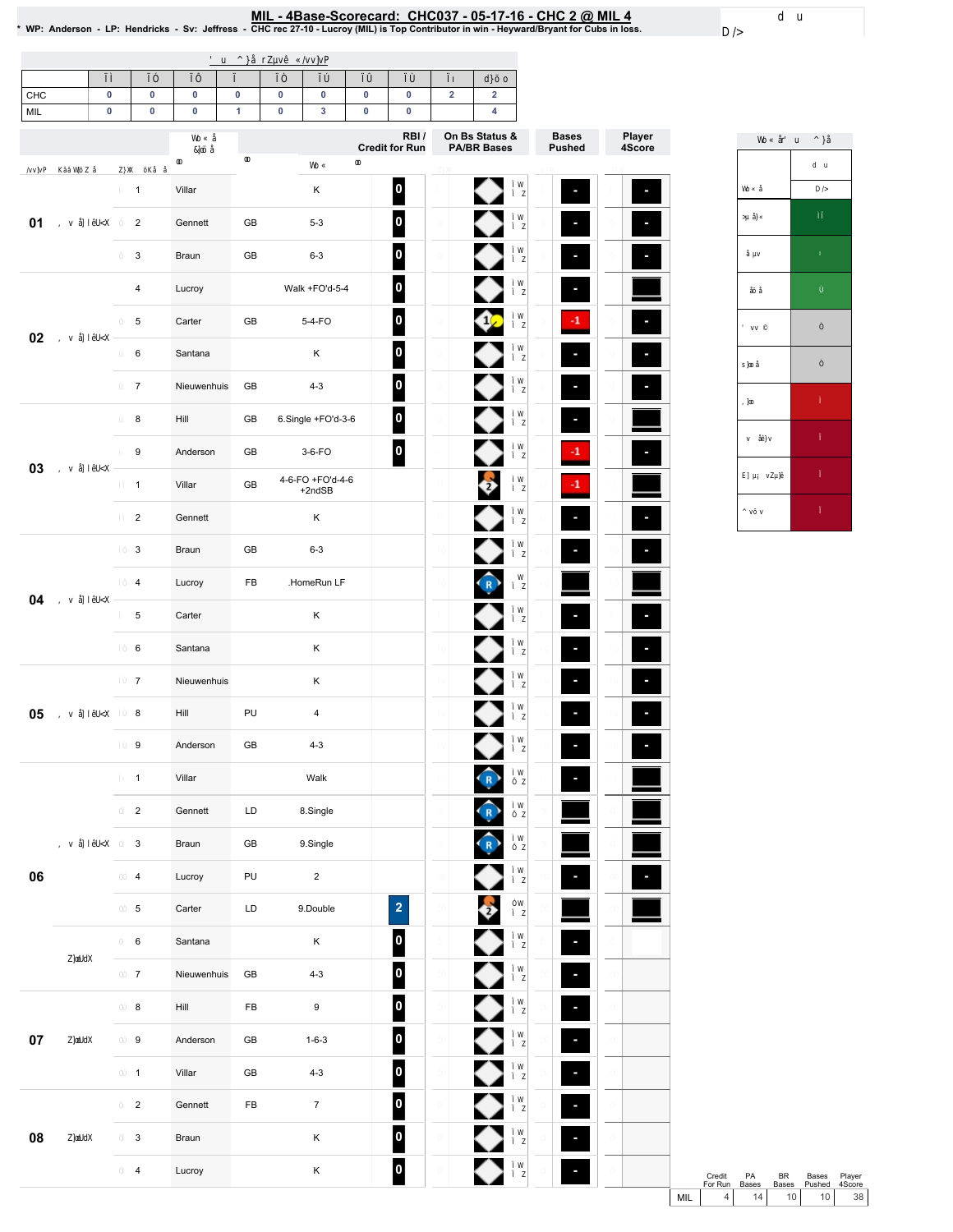<u>CHC - 4Base-Scorecard: CHC037 - 05-17-16 - CHC 2 @ MIL 4</u><br>• WP: Anderson - LP: Hendricks - Sv: Jeffress - CHC rec 27-10 - Lucroy (MIL) is Top Contributor in win - Heyward/Bryant for Cubs in loss.

| CHC037 - 05-17-16 - CHC 2 @ MIL 4<br>WP: Anderson - LP: Hendricks - Sv: Jeffress - CHC rec 27-10 - Lucroy (MIL) is Top Contributor in win - Heyward/Bryant for Cubs in loss. |      |           |                  |              |   | CHC - 4BaseScore - Player 4Score by Batting Order |              |              |                      |                |           |
|------------------------------------------------------------------------------------------------------------------------------------------------------------------------------|------|-----------|------------------|--------------|---|---------------------------------------------------|--------------|--------------|----------------------|----------------|-----------|
|                                                                                                                                                                              |      |           | <b>Bat Order</b> |              |   |                                                   |              |              |                      |                |           |
| Player                                                                                                                                                                       | Team | Position  | $\mathbf{1}$     | $\mathbf{2}$ | 3 | 4                                                 | 5            | 6            | $\overline{7}$       | 8              | 9         |
| <b>Bryant</b>                                                                                                                                                                | CHC  | LF        |                  |              | 9 |                                                   |              |              |                      |                |           |
| Heyward                                                                                                                                                                      | CHC  | <b>RF</b> |                  | 9            |   |                                                   |              |              |                      |                |           |
| Zobrist                                                                                                                                                                      | CHC  | 2B        |                  |              |   |                                                   | $\mathbf{3}$ |              |                      |                |           |
| Montero                                                                                                                                                                      | CHC  | C         |                  |              |   |                                                   |              |              |                      | $\overline{2}$ |           |
| <b>Baez</b>                                                                                                                                                                  | CHC  | 3B        |                  |              |   |                                                   |              |              | $\blacktriangleleft$ |                |           |
| Fowler                                                                                                                                                                       | CHC  | CF        | $\mathbf{0}$     |              |   |                                                   |              |              |                      |                |           |
| <b>Hendricks</b>                                                                                                                                                             | CHC  | P         |                  |              |   |                                                   |              |              |                      |                | $\bullet$ |
| La Stella                                                                                                                                                                    | CHC  | PH        |                  |              |   |                                                   |              |              |                      |                | $\bullet$ |
| Rizzo                                                                                                                                                                        | CHC  | 1B        |                  |              |   | $\mathbf 0$                                       |              |              |                      |                |           |
| <b>Russell</b>                                                                                                                                                               | CHC  | SS        |                  |              |   |                                                   |              | $\mathbf{0}$ |                      |                |           |

|               |               |                         | WP: Anderson - LP: Hendricks - Sv: Jeffress - CHC rec 27-10 - Lucroy (MIL) is Top Contributor in win - Heyward/Bryant for Cubs in loss. |                | CHC - 4Score Box - Player Totals<br>None |                     |                |                |                          |
|---------------|---------------|-------------------------|-----------------------------------------------------------------------------------------------------------------------------------------|----------------|------------------------------------------|---------------------|----------------|----------------|--------------------------|
| Player        | Team Position | Batting<br>Order<br>Nbr | Credit For Run                                                                                                                          | PA Bases       | <b>BR</b> Bases                          | <b>Bases Pushed</b> | Player 4Score  | Appearances    | <b>Productivity Rate</b> |
| Bryant        | CHC LF        | 3                       | $\mathbf{1}$                                                                                                                            | 4              | $\mathsf 0$                              | 4                   | 9              | 4              | 2.250                    |
| Heyward       | CHC RF        | $\overline{2}$          |                                                                                                                                         | 4              | $\mathbf 0$                              | 4                   | 9              | 4              | 2.250                    |
| Zobrist       | CHC 2B        | 5                       | $\mathbf 0$                                                                                                                             | $\overline{2}$ | 1                                        | $\pmb{0}$           | 3              | 3              | 1.000                    |
| Montero       | CHC C         | 8                       | $\mathsf{O}\xspace$                                                                                                                     | $\overline{1}$ | $\overline{1}$                           | $\pmb{0}$           | $\overline{2}$ | 3              | 0.667                    |
| Baez          | CHC 3B        | $\overline{7}$          | $\mathbf 0$                                                                                                                             | $\mathbf 0$    | $\mathsf 0$                              | 1                   | $\overline{1}$ | 3              | 0.333                    |
| Fowler        | CHC CF        | $\mathbf{1}$            | $\mathbf 0$                                                                                                                             | $\mathsf 0$    | $\mathsf 0$                              | $\mathbf 0$         | $\mathbf 0$    | $\overline{4}$ | 0.000                    |
| Hendricks     | CHC P         | 9                       | 0                                                                                                                                       | 0              | 0                                        | 0                   | 0              | $\overline{2}$ | 0.000                    |
| La Stella     | CHC PH        | $\boldsymbol{9}$        | $\mathsf 0$                                                                                                                             | $\mathsf 0$    | $\mathsf 0$                              | $\pmb{0}$           | $\pmb{0}$      | $\mathbf{1}$   | 0.000                    |
| Rizzo         | CHC 1B        | 4                       | $\mathbf 0$                                                                                                                             | 0              | $\pmb{0}$                                | 0                   | 0              | 4              | 0.000                    |
| Russell       | CHC SS        | 6                       | $\mathsf 0$                                                                                                                             | $\mathsf 0$    | $\mathsf 0$                              | $\pmb{0}$           | $\mathbf 0$    | 3              | 0.000                    |
| <b>Totals</b> |               |                         | 2                                                                                                                                       | 11             | $\overline{2}$                           | 9                   | 24             | 31             | 0.774                    |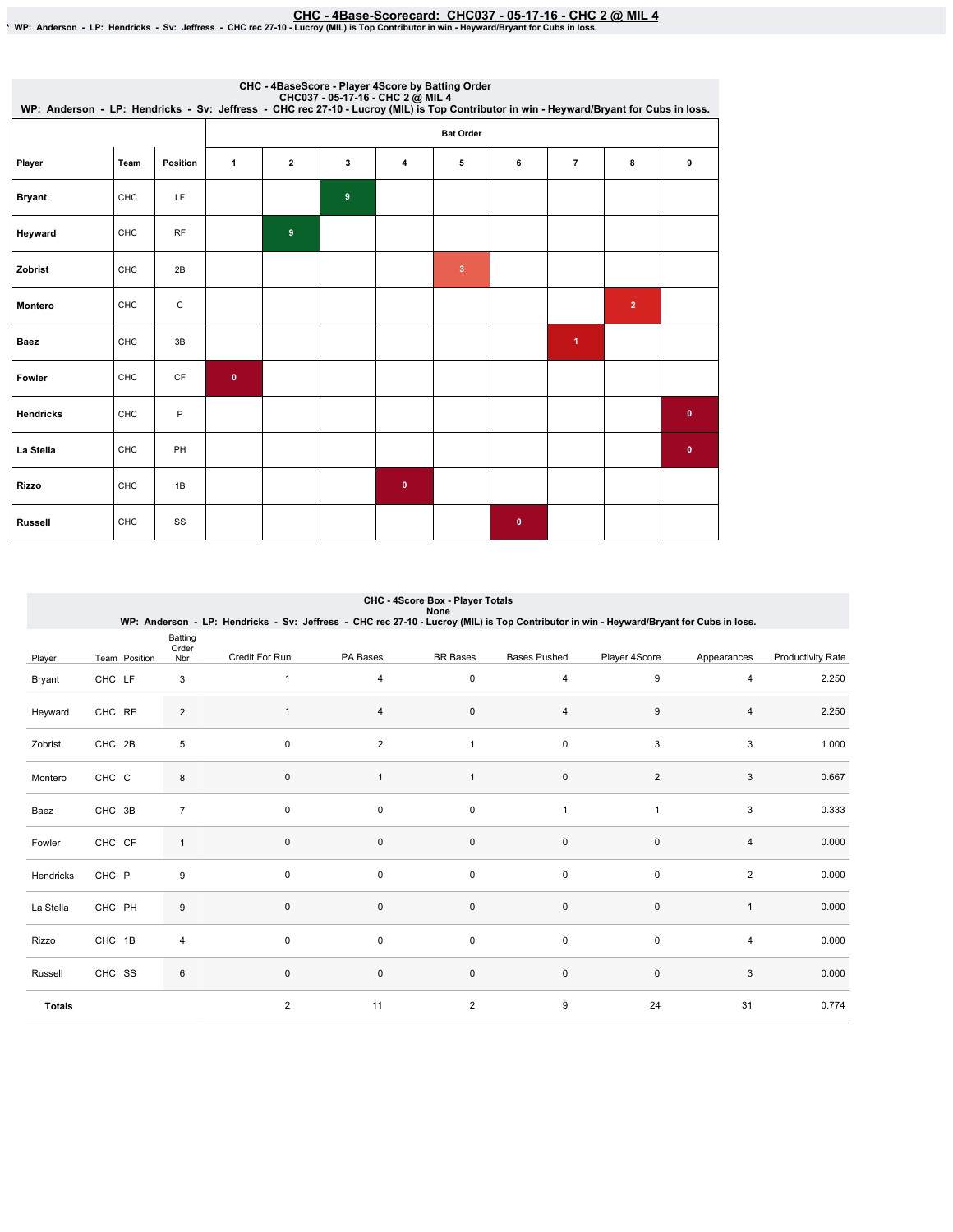<u>MIL - 4Base-Scorecard: CHC037 - 05-17-16 - CHC 2 @ MIL 4</u><br>WP: Anderson - LP: Hendricks - Sv: Jeffress - CHC rec 27-10 - Lucroy (MIL) is Top Contributor in win - Heyward/Bryant for Cubs in loss.

| WP: Anderson - LP: Hendricks - Sv: Jeffress - CHC rec 27-10 - Lucroy (MIL) is Top Contributor in win - Heyward/Bryant for Cubs in loss. |            |             |                  | MIL - 4BaseScore - Player 4Score by Batting Order |                  |                |         |           |                |                      |           |  |
|-----------------------------------------------------------------------------------------------------------------------------------------|------------|-------------|------------------|---------------------------------------------------|------------------|----------------|---------|-----------|----------------|----------------------|-----------|--|
|                                                                                                                                         |            |             | <b>Bat Order</b> |                                                   |                  |                |         |           |                |                      |           |  |
| Player                                                                                                                                  | Team       | Position    | 1                | $\overline{\mathbf{2}}$                           | 3                | $\overline{4}$ | 5       | 6         | $\overline{7}$ | 8                    | 9         |  |
| Lucroy                                                                                                                                  | MIL        | $\mathsf C$ |                  |                                                   |                  | 10             |         |           |                |                      |           |  |
| <b>Braun</b>                                                                                                                            | MIL        | LF          |                  |                                                   | $\boldsymbol{9}$ |                |         |           |                |                      |           |  |
| Carter                                                                                                                                  | MIL        | 1B          |                  |                                                   |                  |                | $\bf 8$ |           |                |                      |           |  |
| Gennett                                                                                                                                 | MIL        | 2B          |                  | 5                                                 |                  |                |         |           |                |                      |           |  |
| Villar                                                                                                                                  | MIL        | SS          | $\sqrt{5}$       |                                                   |                  |                |         |           |                |                      |           |  |
| <b>Hill</b>                                                                                                                             | <b>MIL</b> | 3B          |                  |                                                   |                  |                |         |           |                | $\blacktriangleleft$ |           |  |
| Anderson                                                                                                                                | MIL        | P           |                  |                                                   |                  |                |         |           |                |                      | $\bullet$ |  |
| Nieuwenhuis                                                                                                                             | MIL        | CF          |                  |                                                   |                  |                |         |           | $\mathbf 0$    |                      |           |  |
| Santana                                                                                                                                 | MIL        | RF          |                  |                                                   |                  |                |         | $\pmb{0}$ |                |                      |           |  |

|                    |        |               |                         | WP: Anderson - LP: Hendricks - Sv: Jeffress - CHC rec 27-10 - Lucroy (MIL) is Top Contributor in win - Heyward/Bryant for Cubs in loss. |                | MIL - 4Score Box - Player Totals<br>None |                     |               |             |                   |
|--------------------|--------|---------------|-------------------------|-----------------------------------------------------------------------------------------------------------------------------------------|----------------|------------------------------------------|---------------------|---------------|-------------|-------------------|
| Player             |        | Team Position | Batting<br>Order<br>Nbr | Credit For Run                                                                                                                          | PA Bases       | <b>BR</b> Bases                          | <b>Bases Pushed</b> | Player 4Score | Appearances | Productivity Rate |
| Lucroy             | MIL C  |               | 4                       | 1                                                                                                                                       | 5              | 0                                        | 4                   | 10            | 4           | 2.500             |
| Braun              | MIL LF |               | 3                       | $\overline{1}$                                                                                                                          | $\mathbf{1}$   | $\mathbf{3}$                             | 4                   | 9             | 4           | 2.250             |
| Carter             | MIL 1B |               | 5                       | $\overline{2}$                                                                                                                          | 3              | $\mathbf 0$                              | 3                   | 8             | 3           | 2.667             |
| Gennett            | MIL 2B |               | $\overline{2}$          | $\mathbf 0$                                                                                                                             | $\mathbf{1}$   | 3                                        | $\mathbf{1}$        | $\,$ 5 $\,$   | 4           | 1.250             |
| Villar             | MIL SS |               | 1                       | $\mathbf 0$                                                                                                                             | $\overline{2}$ | 4                                        | $-1$                | 5             | 4           | 1.250             |
| Hill               | MIL 3B |               | 8                       | $\mathbf{0}$                                                                                                                            | $\mathbf{1}$   | $\mathsf 0$                              | $\pmb{0}$           | 1             | 3           | 0.333             |
| Anderson           | MIL P  |               | 9                       | 0                                                                                                                                       | $\mathbf{1}$   | 0                                        | $-1$                | 0             | 3           | 0.000             |
| Nieuwenhuis MIL CF |        |               | $\overline{7}$          | $\mathbf 0$                                                                                                                             | $\mathbf 0$    | $\mathsf{O}\xspace$                      | $\pmb{0}$           | $\pmb{0}$     | 3           | 0.000             |
| Santana            | MIL RF |               | 6                       | $\mathbf 0$                                                                                                                             | 0              | 0                                        | $\pmb{0}$           | $\mathbf 0$   | 3           | 0.000             |
| <b>Totals</b>      |        |               |                         | $\overline{4}$                                                                                                                          | 14             | 10                                       | 10                  | 38            | 31          | 1.226             |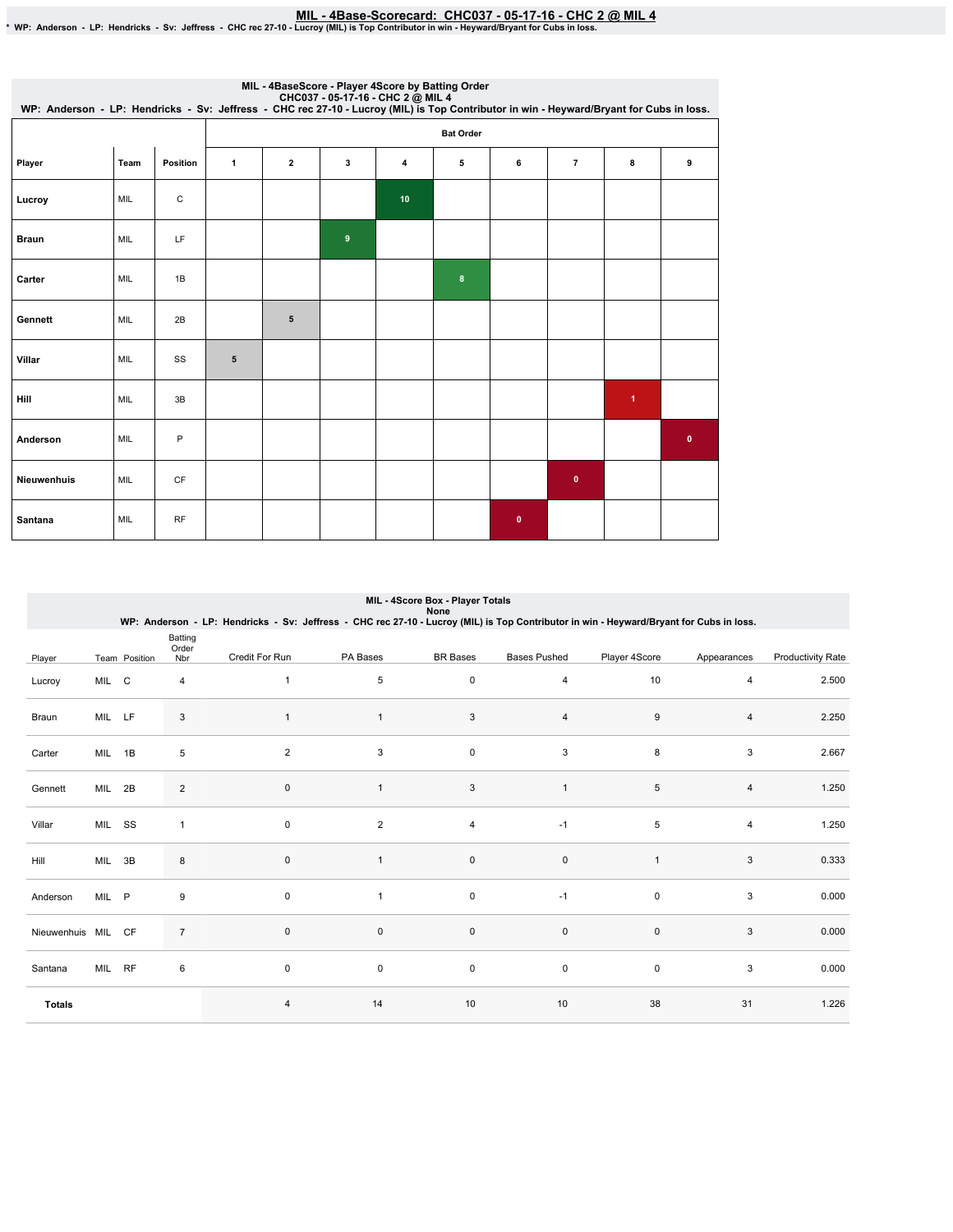# CHC - 4Base-Scorecard: CHC037 - 05-17-16 - CHC 2 @ MIL 4

\* WP: Anderson - LP: Hendricks - Sv: Jeffress - CHC rec 27-10 - Lucroy (MIL) is Top Contributor in win - Heyward/Bryant for Cubs in loss.

|                  |               |                    |                         | Detail by Bat Order/Player |                          |                     |                     |                     |                           |
|------------------|---------------|--------------------|-------------------------|----------------------------|--------------------------|---------------------|---------------------|---------------------|---------------------------|
| <b>Bat Order</b> | Player        | Inning             | Play Text               | LOBStatus                  | Credit For Run           | PA Bases            | <b>BR</b> Bases     | <b>Bases Pushed</b> | Player 4Score             |
|                  |               | 01                 | $\bf 8$                 |                            | $\mathsf{O}\xspace$      | $\mathsf{O}\xspace$ | $\mathsf{O}\xspace$ | $\mathsf{O}\xspace$ | $\mathsf 0$               |
|                  |               | 04                 | $\bf8$                  |                            | $\mathsf 0$              | $\mathsf{O}\xspace$ | $\mathsf{O}\xspace$ | $\mathbf 0$         | $\mathsf{O}\xspace$       |
| $\mathbf{1}$     | Fowler        | 06                 | $\mathsf K$             |                            | $\mathbf 0$              | 0                   | $\mathsf{O}\xspace$ | $\mathbb O$         | $\mathsf{O}\xspace$       |
|                  |               | 09                 | 3U                      |                            | $\mathbf 0$              | $\mathsf{O}\xspace$ | $\mathsf{O}\xspace$ | $\mathbf 0$         | $\mathsf{O}\xspace$       |
|                  |               |                    |                         | <b>Player Totals</b>       | $\underline{0}$          | $\underline{0}$     | $\underline{0}$     | $\underline{0}$     | $\underline{0}$           |
|                  |               | 01                 | $\,6\,$                 |                            | $\mathbf 0$              | $\mathsf{O}\xspace$ | $\mathbf 0$         | $\mathbf 0$         | $\mathsf{O}\xspace$       |
|                  |               | $04\,$             | $4 - 3$                 |                            | $\mathbf 0$              | $\mathsf{O}\xspace$ | $\mathsf{O}\xspace$ | $\mathbf 0$         | $\mathsf{O}\xspace$       |
| $\overline{c}$   | Heyward       | 07                 | $\,$ 5 $\,$             |                            | $\mathbf 0$              | $\mathsf{O}\xspace$ | $\mathsf{O}\xspace$ | $\mathbf 0$         | $\mathsf{O}\xspace$       |
|                  |               | $09\,$             | .HomeRun RF             |                            | $\mathbf{1}$             | $\overline{4}$      | $\mathsf{O}\xspace$ | $\overline{4}$      | $\boldsymbol{9}$          |
|                  |               |                    |                         | <b>Player Totals</b>       | $\underline{\mathbf{1}}$ | $\overline{4}$      | $\underline{0}$     | $\underline{4}$     | $\overline{\partial}$     |
|                  |               | 01                 | $\bf 8$                 |                            | $\mathsf 0$              | 0                   | $\mathsf 0$         | $\mathbf 0$         | $\mathsf{O}\xspace$       |
|                  |               | 04                 | $5-3$                   |                            | $\mathbf 0$              | $\mathsf{O}\xspace$ | $\mathsf{O}\xspace$ | $\mathbf 0$         | $\mathsf{O}\xspace$       |
| 3                | <b>Bryant</b> | 07                 | $\boldsymbol{9}$        |                            | $\mathbf 0$              | $\mathsf{O}\xspace$ | $\mathsf{O}\xspace$ | $\mathbf 0$         | $\mathsf{O}\xspace$       |
|                  |               | $09\,$             | .HomeRun LF             |                            | $\mathbf{1}$             | 4                   | $\mathsf{O}\xspace$ | $\sqrt{4}$          | $\boldsymbol{9}$          |
|                  |               |                    |                         | <b>Player Totals</b>       | $\underline{\mathbf{1}}$ | $\underline{4}$     | $\underline{0}$     | $\underline{4}$     | $\underline{9}$           |
|                  |               | 02                 | $\,$ 5 $\,$             |                            | $\mathbf 0$              | $\mathsf{O}\xspace$ | $\mathsf{O}\xspace$ | $\mathbf 0$         | $\mathsf{O}\xspace$       |
|                  |               | 05                 | 3U                      |                            | $\mathsf 0$              | $\mathsf{O}\xspace$ | $\mathsf{O}\xspace$ | $\mathbf 0$         | $\mathsf{0}$              |
| 4                | Rizzo         | 07                 | $\sf K$                 |                            | $\mathbf 0$              | $\mathsf{O}\xspace$ | $\mathsf{O}\xspace$ | $\mathsf{O}\xspace$ | $\mathsf{O}\xspace$       |
|                  |               | 09                 | $\mathsf K$             |                            | $\mathbf 0$              | 0                   | $\mathsf{O}\xspace$ | $\mathbb O$         | $\mathsf{O}\xspace$       |
|                  |               |                    |                         | <b>Player Totals</b>       | $\underline{0}$          | $\underline{0}$     | $\underline{0}$     | $\underline{0}$     | $\underline{0}$           |
|                  |               | $02\,$             | 3U                      |                            | $\mathsf 0$              | $\mathsf{O}\xspace$ | $\mathsf{O}\xspace$ | $\mathbf 0$         | $\mathsf{O}\xspace$       |
|                  |               | $05\,$             | $5-3$                   |                            | $\mathbf 0$              | $\mathsf{O}\xspace$ | $\mathsf{O}\xspace$ | $\mathbf 0$         | $\mathsf{O}\xspace$       |
| 5                | Zobrist       | 08                 | 8.Double                | Left on 3rd                | $\mathbf 0$              | $\overline{c}$      | $\mathbf{1}$        | $\mathsf{O}\xspace$ | $\ensuremath{\mathsf{3}}$ |
|                  |               |                    |                         | <b>Player Totals</b>       | $\underline{0}$          | $\underline{2}$     | $\overline{1}$      | $\underline{0}$     | $\overline{3}$            |
|                  |               | 02                 | $\mathsf K$             |                            | $\mathsf{O}\xspace$      | 0                   | $\mathsf{O}\xspace$ | $\mathsf{0}$        | $\mathsf{O}\xspace$       |
|                  |               | 05                 | $\mathsf K$             |                            | $\mathbf 0$              | $\mathsf{O}$        | $\mathsf{O}\xspace$ | $\mathsf{O}\xspace$ | $\mathsf{O}\xspace$       |
| $\,6$            | Russell       | 08                 | $\overline{\mathbf{4}}$ |                            | $\mathsf{O}\xspace$      | 0                   | $\mathsf{O}\xspace$ | $\mathbb O$         | $\mathsf{O}\xspace$       |
|                  |               |                    |                         | <b>Player Totals</b>       | $\underline{0}$          | $\underline{0}$     | $\underline{0}$     | $\underline{0}$     | $\underline{0}$           |
|                  |               | 03                 | $5-3$                   |                            | $\mathsf{O}\xspace$      | $\mathsf{O}\xspace$ | $\mathsf{O}\xspace$ | $\mathbf 0$         | $\mathsf{O}\xspace$       |
|                  |               | ${\bf 06}$         | $3 - 1$                 |                            | $\mathbf 0$              | $\mathsf{O}\xspace$ | $\mathsf{O}\xspace$ | $\mathsf{O}\xspace$ | $\mathsf{O}\xspace$       |
| $\boldsymbol{7}$ | Baez          | ${\bf 08}$         | 9 ProdOut               |                            | $\mathbf 0$              | $\mathsf{O}\xspace$ | $\mathsf{O}\xspace$ | $\mathbf{1}$        | $\mathbf{1}$              |
|                  |               |                    |                         | <b>Player Totals</b>       | $\underline{0}$          | $\underline{0}$     | $\underline{0}$     | $\overline{1}$      | $\underline{1}$           |
|                  |               | 03                 | $4 - 3$                 |                            | $\mathsf{O}\xspace$      | $\mathsf{O}$        | $\mathsf{O}\xspace$ | $\mathsf{O}\xspace$ | $\mathsf{O}\xspace$       |
|                  |               | 06                 | Walk +2ndSB             | Left on 2nd                | $\mathbf 0$              | $\mathbf{1}$        | $\mathbf{1}$        | $\mathbb O$         | $\sqrt{2}$                |
| $\,8\,$          | Montero       | ${\bf 08}$         | $6 - 3$                 |                            | $\mathsf{O}\xspace$      | $\mathsf{O}\xspace$ | $\mathsf{O}\xspace$ | $\mathsf{O}\xspace$ | $\mathsf{O}\xspace$       |
|                  |               |                    |                         | <b>Player Totals</b>       | $\underline{0}$          | $\perp$             | $\overline{1}$      | $\underline{0}$     | $\underline{2}$           |
|                  |               | 03                 | $\mathsf K$             |                            | $\mathsf{O}\xspace$      | $\mathsf{O}\xspace$ | $\mathsf{O}\xspace$ | $\mathsf{O}\xspace$ | $\mathsf{O}\xspace$       |
|                  | Hendricks     | ${\bf 06}$         | $\sf K$                 |                            | $\mathsf{O}\xspace$      | $\mathsf{O}\xspace$ | $\mathsf{O}\xspace$ | $\mathbf 0$         | $\mathsf{O}\xspace$       |
| $\boldsymbol{9}$ |               |                    |                         | <b>Player Totals</b>       | $\underline{0}$          | $\underline{0}$     | $\underline{0}$     | $\underline{0}$     | $\underline{0}$           |
|                  |               | $09\,$             | $\bf 8$                 |                            | $\mathbf 0$              | $\mathsf 0$         | $\mathsf{O}\xspace$ | $\mathbf 0$         | $\mathsf{O}\xspace$       |
|                  | La Stella     |                    |                         | <b>Player Totals</b>       | $\underline{0}$          | $\underline{0}$     | $\underline{0}$     | $\underline{0}$     | $\underline{0}$           |
|                  |               | <b>Grand Total</b> |                         |                            | $\underline{2}$          | 11                  | $\underline{2}$     | $\underline{9}$     | 24                        |